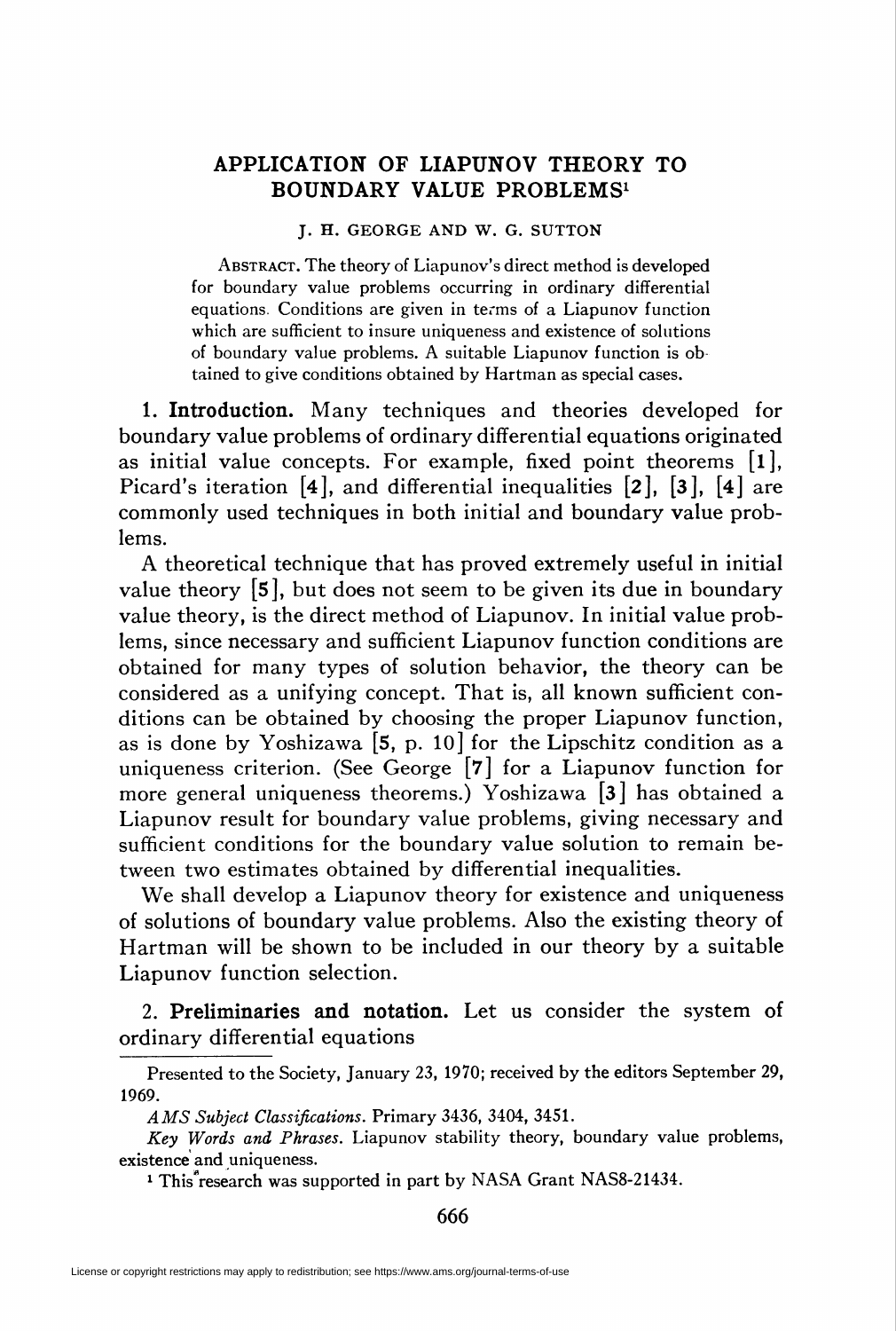$$
(1) \t\t x'' = f(t, x, x'),
$$

where x and f are n-vectors,  $\prime = d/dt$ , and f is a function defined and continuous on a domain  $D = [a, b] \times \overline{D}$ , where  $[a, b]$  is an interval on the real line and  $\overline{D} \subset \mathbb{R}^{2n}$ .

 $x(t)$  belongs to class  $C^2[t_1, t_2]$  if  $x''(t)$  is continuous on  $[t_1, t_2]$ .

The boundary value problem is that of finding a solution  $x(t)$  of (1) on [a, b] satisfying for  $b > a$ ,

$$
(2) \hspace{1cm} x(a) = A, \hspace{1cm} x(b) = B.
$$

The corresponding initial value problem is obtaining a solution  $x(t)$ of (1) satisfying the initial values

$$
(3) \hspace{1cm} x(a) = A, \hspace{1cm} x'(a) = \alpha.
$$

A Liapunov function  $V(t, x, x')$  is a continuous, locally Lipschitzian with respect to  $(x, x')$ , real valued function. Corresponding to  $V(t, x, x')$  define

$$
V'_{f}(t, x, x') = \liminf_{h \to 0^{+}} h^{-1} [V(t+h, x+hx', x'+hf(t, x, x')) - V(t, x, x')],
$$
  

$$
V'(t, x, x') = \liminf_{h \to 0^{+}} h^{-1} [V(t+h, x(t+h), x'(t+h)) - V(t, x(t), x'(t))].
$$

LEMMA 2.1 (YOSHIZAWA [5, p. 4]). If  $V(t, x, x')$  is a Liapunov function and  $x(t)$  is a solution of (1), then  $V'(t, x(t), x'(t)) = V'_t(t, x(t), x'(t))$ and  $V(t, x(t), x'(t))$  is nonincreasing (nondecreasing) if and only if  $V'_t(t, x, x') \leq 0$  ( $V'_t(t, x, x') \geq 0$ ).

LEMMA 2.2. Let  $x(t)$  be a solution of (1) satisfying

(4) 
$$
x(a) = 0, \quad x'(a) = 0,
$$

and suppose that either  $x(t) \neq 0$  or  $x'(t) \neq 0$  on [a, b]. Then there exists an open interval  $I\subset [a, b]$  such that both  $x(t) \neq 0$  and  $x'(t) \neq 0$  on I.

PROOF. Suppose  $x(t) \neq 0$  on [a, b]. Then by continuity of  $x(t)$  there exists an open interval  $I_1=(t_0, t_1)$  such that  $x(t) \neq 0$  on  $I_1$ , and  $x(t_0) = 0$ . Assume  $x'(t) = 0$  on  $I_1$ . Then  $x(t) = c$  on  $I_1$ , where c is a constant, and  $c=0$  since  $x(t_0)=0$ . Since  $x'(t)$  is continuous there exists an open interval  $I_2 \subset I_1$  where  $x'(t) \neq 0$ . Thus on  $I = I_1 \cap I_2$ ,  $x(t) \neq 0$  and  $x'(t) \neq 0$ . If  $x'(t) \neq 0$  on [a, b] a similar argument concludes the proof.

Let  $\langle x, y \rangle$  be the inner product in *n*-dimensional Euclidean space and let  $||x||^2 = \langle x, x \rangle$  be the corresponding norm.

3. Uniqueness and continuability. Let  $u(t)$  be a solution of the boundary value problem (1) and (2). What conditions on  $f$  insure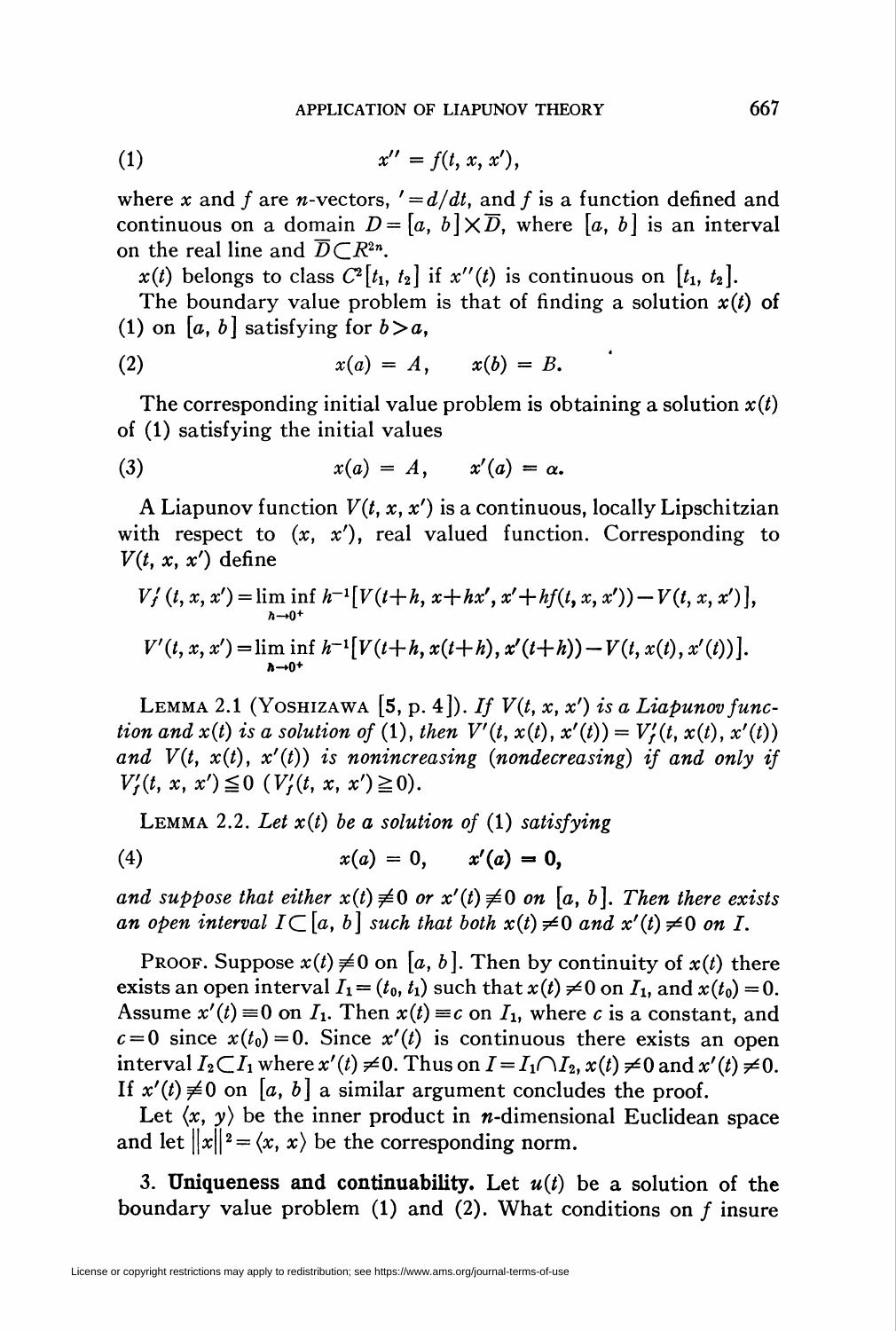that  $u(t)$  is the only solution of (1) and (2)? Many criteria on f are given to insure uniqueness; for example, the Lipschitz condition [4] and nondecreasing properties [2, p. 317] are standard sufficient conditions. We shall develop a Liapunov theory for boundary value problems which gives sufficient conditions for uniqueness.

Suppose  $v(t)$  is another solution of (1) and (2). If  $x = u - v$ , then x must satisfy

(5) 
$$
x'' = f(t, u, u') - f(t, u - x, u' - x') = F(t, x, x'),
$$

(6) 
$$
x(a) = 0, \quad x(b) = 0.
$$

Now  $F(t, 0, 0) \equiv 0$  and hence  $x(t) \equiv 0$  is a solution satisfying (5) and (6). We have proved the following:

LEMMA 3.1.  $x(t) \equiv 0$  is the only solution of (5) and (6) if and only if  $u(t)$  is the only solution of (1) and (2).

THEOREM 3.1. For F defined in  $(5)$ , if there exists a Liapunov function  $V(t, x, x')$  defined on D such that

(i)  $V(t, x, x') = 0$  if  $x = 0$ ,

(ii)  $V(t, x, x') > 0$  if  $x \neq 0$ ,

(iii)  $V'_F(t, x, x') \ge 0$  in the interior of D,

then there is at most one solution of  $(1)$  and  $(2)$ .

Proof. By Lemma 3.1 it suffices to show  $x(t) \equiv 0$  is the unique solution of (5) and (6). Suppose there exists a solution  $\phi(t)$  of (5) such that  $\phi(a)=0$ ,  $\phi(b)=0$ , and  $\phi(t_1)\neq0$  for some  $t_1\in(a, b)$ . Then there exists  $[t_2, t_3] \subset [a, b]$  such that  $t_1 \in (t_2, t_3)$ ,  $\phi(t_2)=\phi(t_3)=0$ , and  $\phi(t) \neq 0$  on  $(t_2, t_3)$ . Thus  $V(t, \phi(t), \phi'(t)) > 0$  on  $(t_2, t_3)$ . Since  $V'_p(t, x, x')$  $\geq 0$ ,  $V(t, \phi(t), \phi'(t))$  is nondecreasing along the solution  $\phi(t)$  and thus  $V(t_3, \phi(t_3), \phi'(t_3))$  > 0, a contradiction.

Corollary 3.1. If there exists a Liapunov function as in Theorem 3.1 except that (ii) holds when both x and x' are  $\neq 0$ , then a solution of  $(1)$  and  $(2)$  is unique.

PROOF. Follows as in Theorem 3.1 by using Lemma 2.2.

EXAMPLE. In Hartman [1, p. 427] the condition  $\langle x, F \rangle + ||x'||^2 > 0$ if  $x\neq0$  and  $\langle x, x'\rangle = 0$  is given to insure uniqueness of  $x \equiv 0$ . By choosing  $V(t, x, x') = \langle x, x \rangle$  all conditions of Theorem 3.1 are satisfied, since Hartman's condition insures  $V$  does not have a maximum, and hence  $V'_F(t, x, x') \geq 0$ .

Because it may be convenient to give continuability conditions, such as are required by Jackson [2] in the theory of sub and superfunctions, as Liapunov conditions, it will simply be mentioned that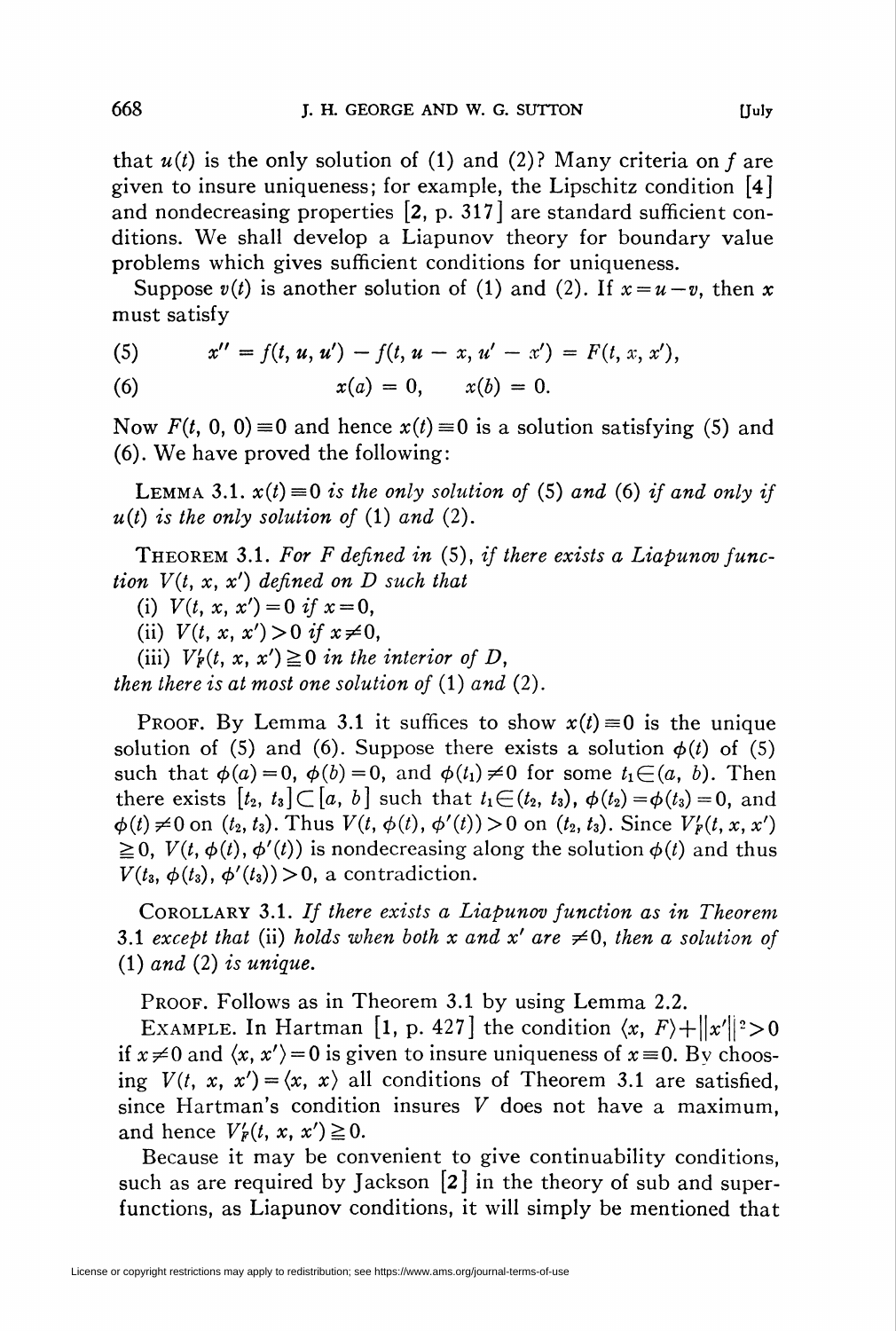the necessary and sufficient conditions for continuability are given by Yoshizawa [5, pp. 11-17].

4. Existence. If  $f$  is bounded, then it is possible to give local existence results such as the following (see also  $[1, p. 424]$ ):

THEOREM 4.1 (JACKSON [2, p. 309]). Let  $M>0$  and  $N>0$  be given real numbers and let  $q = \max ||f(t, x, x')||$  on  $[a, b] \times \{x: ||x|| \leq 2M\}$  $\times\{x':\|x'\|\leq 2N\}.$ 

Let  $\delta$  = min  $[(8M/q)^{1/2}, (2N/q)]$ . Then for any  $[t_1, t_2] \subset [a, b]$  such that  $0 < t_2-t_1 \leq \delta$ ,

(7) 
$$
x(t_1) = x_1
$$
,  $x(t_2) = x_2$ , where  $||x_1|| \leq M$ ,  $||x_2|| \leq M$ ,

and where  $||(x_2-x_1)/(t_2-t_1)|| \leq N$ , the boundary value problem (1) and (7) has at least one solution.

LEMMA 4.1 (HARTMAN [1, p. 432]). Suppose  $f(t, x, x')$  is defined and continuous on  $D_M = [a, b] \times \{x: ||x|| \leq M\} \times R^n$  and let  $N>0$  be given. Then for any  $[t_1, t_2] \subset [a, b]$  there exists a continuous bounded function  $g(t, x, x')$  defined on  $[t_1, t_2] \times R^{2n}$  such that  $f(t, x, x') = g(t, x, x')$  on  $D_1 = [t_1, t_2] \times \{x: ||x|| \leq M\} \times \{x': ||x'|| \leq N\}.$ 

We are now in a position to give Liapunov sufficient conditions for the existence of a solution of the boundary value problem (1) and (7). For  $g(t, x, x')$  obtained in Lemma 4.1, consider

$$
(8) \t x'' = g(t, x, x').
$$

THEOREM 4.2. Let  $x(t)$  be a solution of (8) defined on  $[t_1, t_2] \subset [a, b]$ and suppose that  $\|x(t_1)\| \leq M$ ,  $\|x(t_2)\| \leq M$ . Suppose there exists a Liapunov function  $V(t, x, x')$  defined on  $D_2 = [t_1, t_2] \times \{x: ||x|| \ge M\}$  $\mathsf{X}R^n$  such that

(i)  $V(t, x, x') = 0$  whenever  $||x|| = M$ , (ii)  $V(t, x, x') > 0$  whenever  $||x|| > M$ , (iii)  $V'_g(t, x, x') \ge 0$  in the interior of  $D_2$ . Then  $\|x(t)\| \leq M$  on  $[t_1, t_2]$ .

PROOF. Follows as in Theorem 3.1.

EXAMPLE. Hartman [1, p. 433] gives the following condition to insure  $||x(t)|| \leq M$ .

 $\langle x, g \rangle + ||x'||^2 > 0$  if  $\langle x, x' \rangle = 0$  and  $||x|| \ge M$ .

If  $V(t, x, x') = \langle x, x \rangle - M^2$ , then Hartman's condition implies V evaluated along a solution  $x(t)$  of (8) does not have a maximum at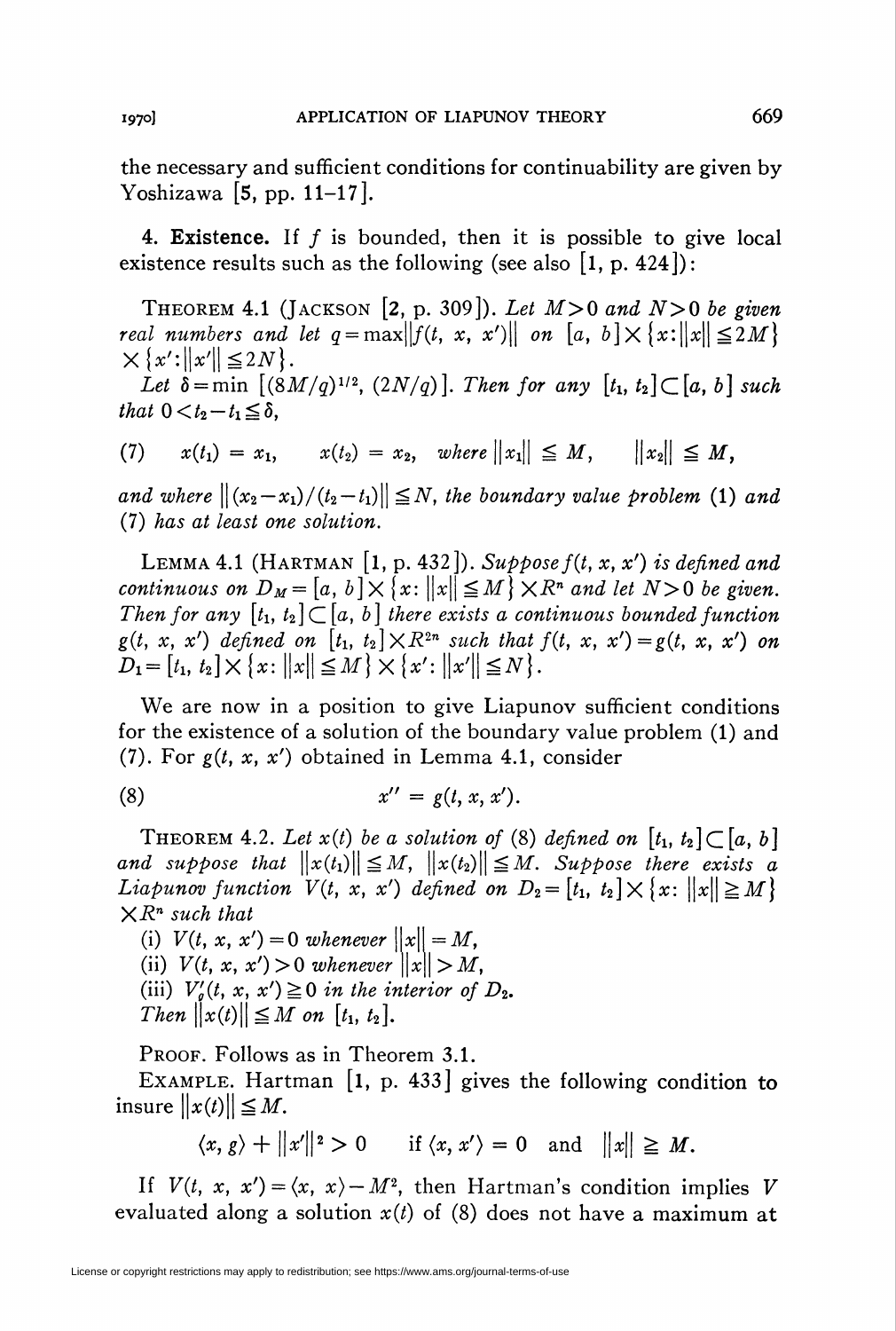any point  $t \in [t_1, t_2]$  where  $\|x(t)\| \ge M$ . Hence this V satisfies all conditions of Theorem 4.2, thus insuring  $||x(t)|| \leq M$  on  $[t_1, t_2]$ .

THEOREM 4.3. Let  $x(t)$  be any function of class  $C^2[t_1, t_2]$  satisfying  $\|x(t)\| \leq M$  on  $[t_1, t_2]$ . Suppose there exists a Liapunov function  $V(t, x, x')$ defined on  $D_3 = [t_1, t_2] \times \{x : ||x|| \leq M\} \times R^n$  satisfying

(i)  $V(t_1, x(t_1), x'(t_1))=0$ ,

(ii)  $V(t, x, x') \geq (t - t_1)\phi(||x'||)$ , where  $\phi$  is a positive continuous function defined on  $[0, \infty)$  such that  $\phi(r) \rightarrow \infty$  as  $r \rightarrow \infty$ ,

(iii) there exists a positive constant L such that  $V'(t, x, x') \leq L$  in the interior of  $D_{3}$ .

Then there exists a positive constant N such that  $||x'(t)|| \leq N$  on  $[t_1, t_2]$ .

PROOF. By (ii) there exists a constant N such that  $\phi(r) > L$  whenever  $r \geq N$ , and by (iii),

$$
V(t, x(t), x'(t)) - V(t_1, x(t_1), x'(t_1)) \leq L(t - t_1) \quad \text{for any } t \in [t_1, t_2].
$$

Suppose that  $||x'(t_3)|| \ge N$  for some  $t_3 \in (t_1, t_2]$ . Then

$$
0 = V(t_1, x(t_1), x'(t_1)) \ge V(t_3, x(t_3), x'(t_3)) - L(t_3 - t_1)
$$
  
\n
$$
\ge (t_3 - t_1)(\phi(||x'(t_3)||) - L)
$$
  
\n
$$
> 0, \qquad \text{a contradiction.}
$$

Hence  $||x'(t)|| < N$  on  $(t_1, t_2]$ , and since  $x'(t)$  is continuous on  $[t_1, t_2]$ ,  $\|x'(t)\| \leq N$  on  $[t_1, t_2]$ .

THEOREM 4.4. Suppose  $f(t, x, x')$  is defined and continuous on  $D<sub>M</sub>$ and suppose there exist two Liapunov functions with the properties given in Theorems 4.2 and 4.3 respectively. Then the boundary value problem (1) and (7) has at least one solution.

PROOF. For the constant  $N$  given by Theorem 4.3 construct the function  $g(t, x, x')$  given by Lemma 4.1. Since the function  $g(t, x, x')$ is continuous and bounded on  $[t_1, t_2] \times \mathbb{R}^{2n}$ , the boundary value problem (8) and (7) has a solution  $x(t)$ . Since  $||x(t_1)|| \leq M$  and  $||x(t_2)|| \leq M$ , Theorem 4.2 implies  $||x(t)|| \leq M$  on  $[t_1, t_2]$ . Then Theorem 4.3 gives  $||x'(t)|| \le N$  on [t<sub>1</sub>, t<sub>2</sub>], and since  $f(t, x, x') = g(t, x, x')$  on  $D_1, x(t)$  is a solution of the boundary value problem (1) and (7).

5. Obtaining existence from uniqueness. This interesting concept was introduced by Lasota and Opial [6] and Jackson [2]. We shall restrict our considerations in this section to second order differential equations where  $f(t, x, y)$  is defined, continuous and real valued on the strip  $D_4 = (a, b) \times R^2$ . Let  $D_5 = [t_1, t_2] \times R^2$  where  $a < t_1 < t_2 < b$ .